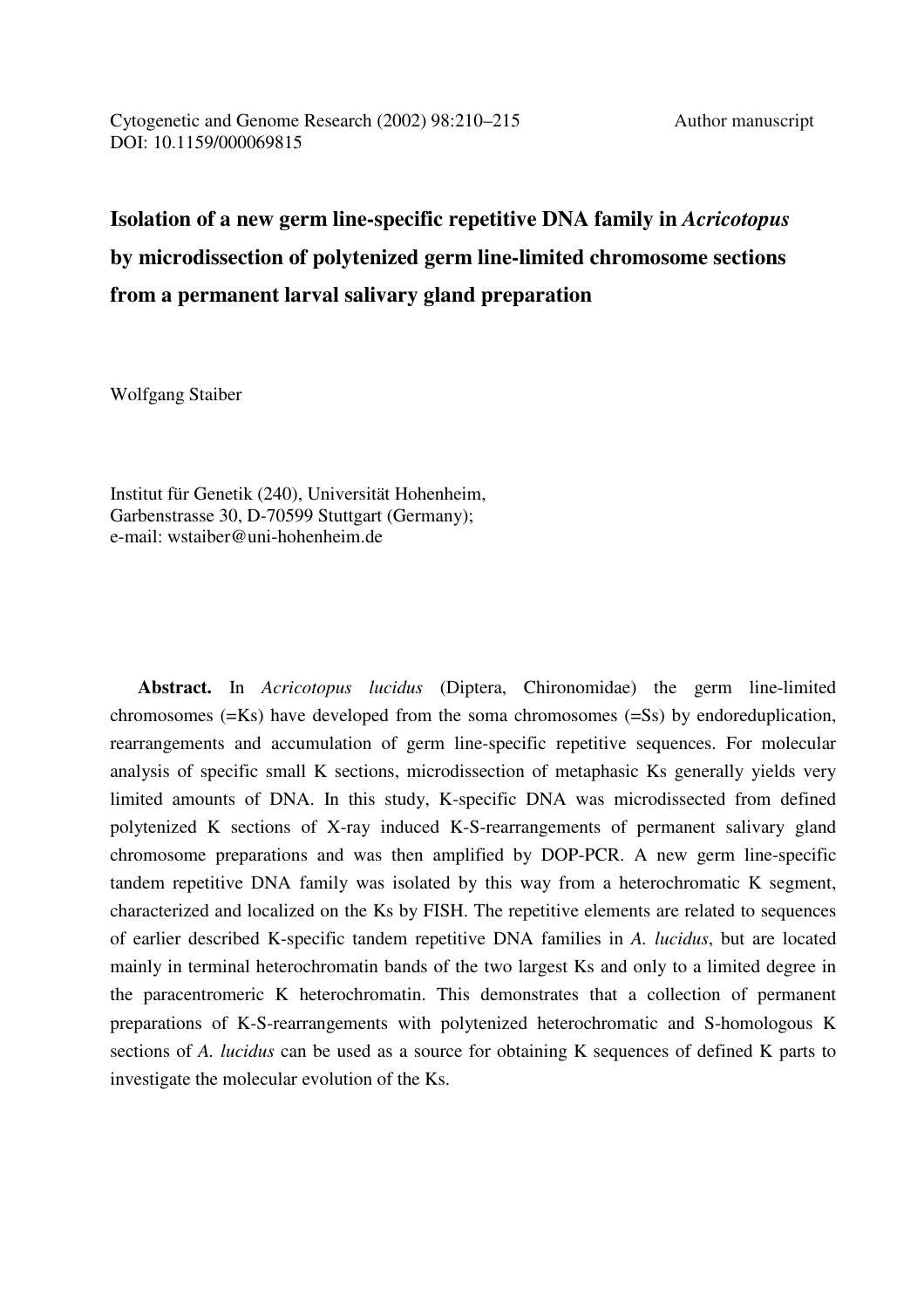## **Introduction**

 The genetic phenomenon of a chromosomal germ line-soma differentiation with the occurrence of additional chromosomes, present only in germ line cells, was established in the dipteran families Cecidomyiidae, Chironomidae and Sciaridae, and also in some hagfish species (Vertebrata, Cyclostomata) (Kohno et al., 1986; Tobler, 1986; Kubota et al., 1993; Goday and Esteban, 2001; Redi et al., 2001). In the Orthocladiinae, a subfamily of the Chironomidae, the germ line-limited chromosomes (=Ks; K being derived from "Keimbahn") and the soma chromosomes (Ss) pass through a complex chromosome cycle with interesting genetic features as elimination mitoses and monopolar movements of chromosome complements (Bauer and Beermann, 1952; Bauer, 1970). In the last few years, chromosome painting analyses with Sspecific probes, and the isolation and localization of tandem repetitive DNA families clearly demonstrated that in the orthocladiid *Acricotopus lucidus* the Ks have developed from the Ss by duplication, rearrangments and accumulation of germ line-specific repetitive sequences (Staiber et al., 1997; Staiber and Schiffkowski, 2000; Staiber and Wahl, 2002). First indications that the Ks are composed of S-homologous sections and heterochromatic segments resulted from X-ray induced K-S-rearrangments analysed in the polytene larval salivary gland chromosomes (Staiber and Thudium, 1986; Staiber, 1991).

 Only very limited amounts of DNA can be obtained by microdissecting defined small sections of metaphasic Ks. Therefore, a different strategy was applied by using the collection of permanent preparations of polytenized K parts from the X-ray experiments for isolation and characterization of K-derived DNA sequences by microdissection of defined K sections, DOP-PCR (Telenius et al., 1992) and cloning. In the present study, a new germ line-specific repetitive DNA family was identified and localized on the Ks by FISH. The new DNA family exhibits partial homologies to earlier isolated germ line-specific highly repeated DNA sequence families of *Acricotopus* (Staiber et al., 1997). Therefore, the collection of permanent preparations of Xray induced polytene K-S-rearrangements can be used for obtaining DNA from small defined K sections, e.g. for comparing homologous sequences of Ks and Ss to analyse the molecular evolution of the Ks.

## **Materials and methods**

# *Sample preparation and microdissection*

 A permanent preparation of polytene salivary gland chromosomes of *Acricotopus lucidus* (Diptera, Chironomidae) from April 1980 carrying an X-ray induced rearrangment between a germ line-limited chromosome and a somatic one was used for microdissection (Staiber and Thudium, 1986). For chromosome preparation larval salivary glands had been fixed in ethanol/glacial acetic acid (3/1, v/v; 2h), stained with acetic-carmine (12 h) and acetic-lactic orcein (1.5 h) and squashed in a drop of the latter. Preparations had been dehydrated in 100% ethanol and embedded in Euparal (Chroma, Stuttgart). The coverglass was carefully removed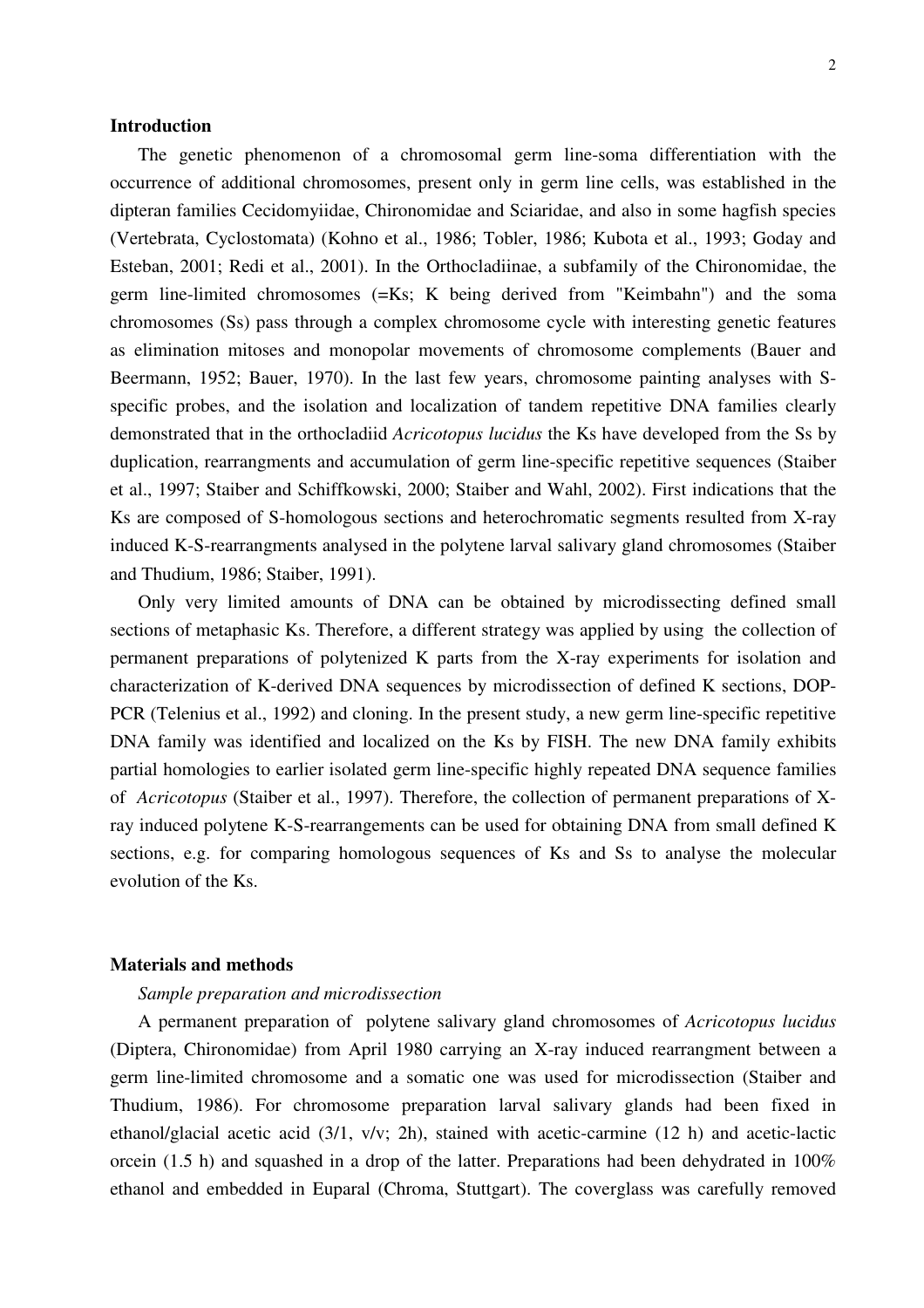under a stereomicroscope using a scalpel and the mounting medium was extracted from the preparation by immersing the slide with several changes in absolute ethanol for 12 h. The airdried preparation was stored in a dustfree chamber and used for microdissection within one day. Three heterochromatic chromosome segments of the X-ray induced rearrangment shown in Fig. 1B were collected for probe generation. Chromosome microdissection and treatment of isolated chromatin with proteinase K was performed as described in Staiber and Schiffkowski (2000). Spermatocyte preparations were made via the dry ice method from prepupal testes previously treated with 0.5% sodium citrate for 20 min and fixed in ethanol:acetic acid (3:1, v/v) for 2h.

# *Amplification and labeling of probes, fluorescence in situ hybridization (FISH)*

 The DOP PCR Master-Kit (Roche) using Taq DNA polymerase and a degenerate primer 5'- CCG ACT CGA GNN NNN NAT GTG G-3' (Telenius et al., 1992) was applied for amplification the DNA of the microdissected chromosome sections according to the supplier's protocol. Labeling of probes with biotin-16-dUTP, digoxigenin-11-dUTP and fluorescein-12 dUTP (Roche) by PCR or by nick translation, and FISH and painting procedures with hybridization, post-hybridization washing and detection was done according to the specifications in Staiber and Schiffkowsky (2000).

 For rehybridization of the painted metaphase I preparations, coverslips and antifading solution were removed by soaking the slides in 4xSSC, 0.2% Tween 20 and further washed for 60 min at room temperature. The preparations were then dehydrated in ethanol (70%, 80%, 100%), fixed in ethanol:acetic acid (3/1, v/v; 10 min), immersed twice in 100% ethanol and air-dried (Müller et al., 2002). Hybridized probes were removed during the denaturation step in 0.07 N NaOH (3 min). The new DNA probe was pretreated, hybridized and detected as the probes above. Chromosomes were counterstained with 2.5 µg/ml propidium iodide in fluorescence antifade solution Vectashield (Vector Laboratories). Metaphase images were captured using a Biorad confocal laser scanning microscope (MC 1024) attached to an epifluorescence microscope (Axioscope, Zeiss) and processed with a Corel Draw software package.

## *Isolation of genomic DNA*

 Germline DNA was extracted together with somatic DNA from abdomen of frozen male imagines of *Acricotopus lucidus* using a QIAamp DNA Mini kit (Qiagen).

# *Amplification and cloning of repetitive sequences*

 The amplification of AlKeRe3 sequences from germ line DNA was accomplished via PCR using the proofreading "ProofStart" DNA polymerase (Qiagen) and the primer pair 5'-TGG TAT CAA ATT GTA GGT ATT G-3' and 5'-TTT TGA GCG GTC TAC GAC GGT-3' deduced from the nucleotide sequence of AlKeRe3-9/2 (Fig. 3B). The DNA fragments resulting from DOP-PCR of the heterochromatic polytenized K segments and the AlKeRe3 sequences from PCR with ProofStart DNA polymerase (Qiagen) after adding 3' A-overhangs, were purified and ligated into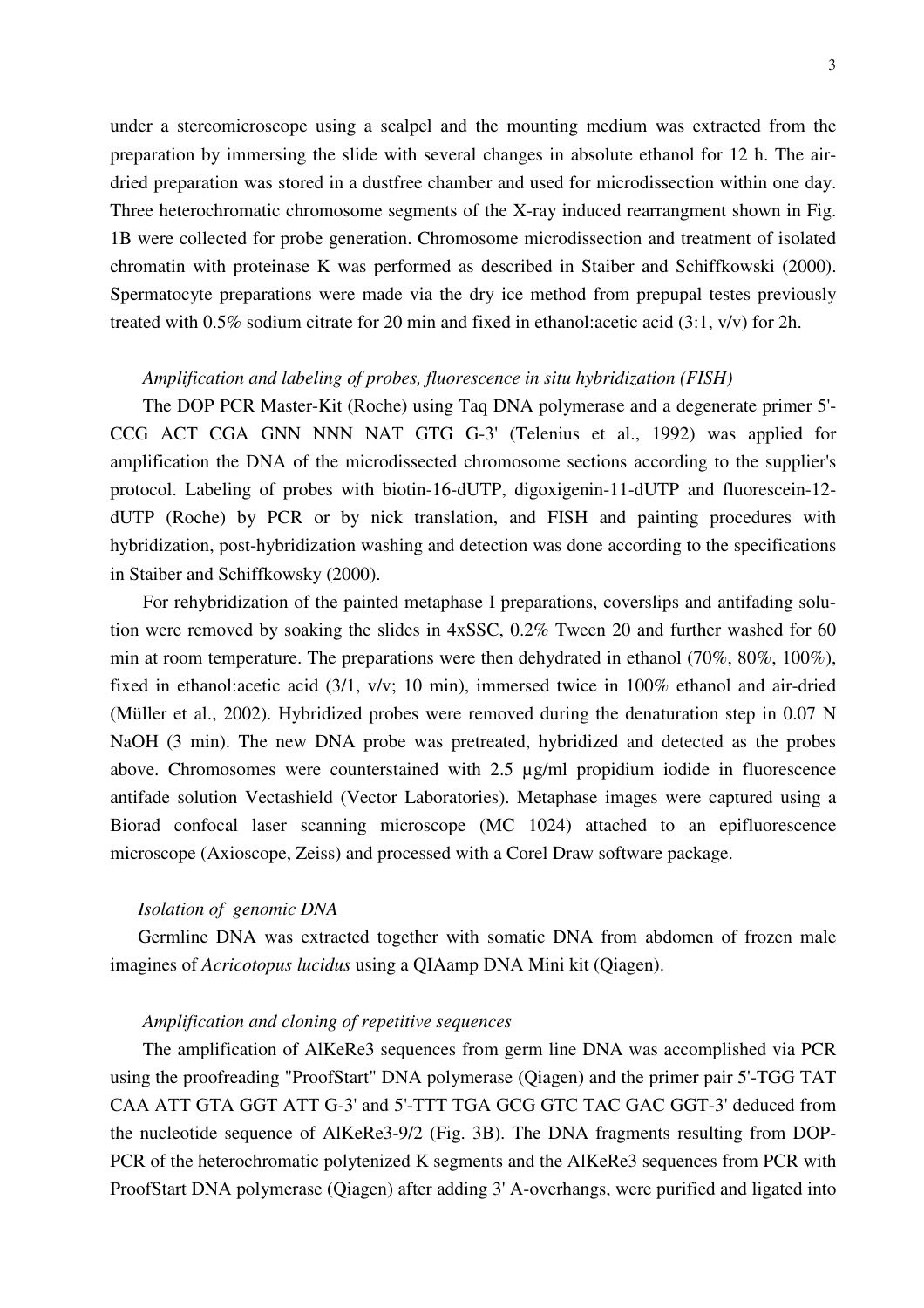the pCRII-TOPO plasmid vector (TOPO TA Cloning kit, Invitrogen), and transformed into the *Escherichia coli* stain TOP10F' (Invitrogen). Recombinant clones were screened by electrophoresis after miniprep isolation (QIAprep Spin Miniprep Kit) and the nucleotide sequences of insert DNAs were determined (GENterprise, Mainz). Sequences were compared using the HUSAR computer program package of the DKFZ (Heidelberg).

# **Results**

 A permanent preparation of polytene salivary gland chromosomes of an X-ray induced reciprocal translocation between soma chromosome SIII and a germ line limited chromosome (=K) of *A. lucidus* made in 1980 (Staiber and Thudium, 1986) was used in this study for obtaining K chromatin by microdissection. The K section is translocated to the long arm of SIII (=III/6) (Fig. 1A) and is composed of a section with a banding pattern homologous to a section of the short arm of SII (=II/3) and of a large terminal heterochromatic segment (Fig. 1B). In some of the polytene nuclei, like that in Figs. 1A, B, the banded K section (116 bands) is paired with its homologous section in SII forming together an enlarged Balbiani ring BR2. In other nuclei of the preparation, the K section is not paired and expresses an additional BR2 (data not shown). This indicates, that the BR2 gene locus of the S-homologous K section can be activated.



Fig. 1. X-ray induced rearrangement between a germ-line limited (K) and a soma (S) chromosome in *Acricotopus*. (**A)** Salivary gland S set (n=3) with a polytenized K section translocated to the long arm of SIII (III/6). **(B)** The K section (division between the arrowheads) is composed of a terminal heterochromatic segment (H, part between arrow and arrowhead), isolated by microdissection and amplified by DOP-PCR in this study, and a section with S-homologous banding pattern. The latter is paired with the homologous section of the short arm of SII (II/3) together expressing an enlarged Balbiani ring BR2. N, nucleolus. I-III, soma chromosome SI-SIII. Bars represent (**A**) 100µm and (**B**) 10µm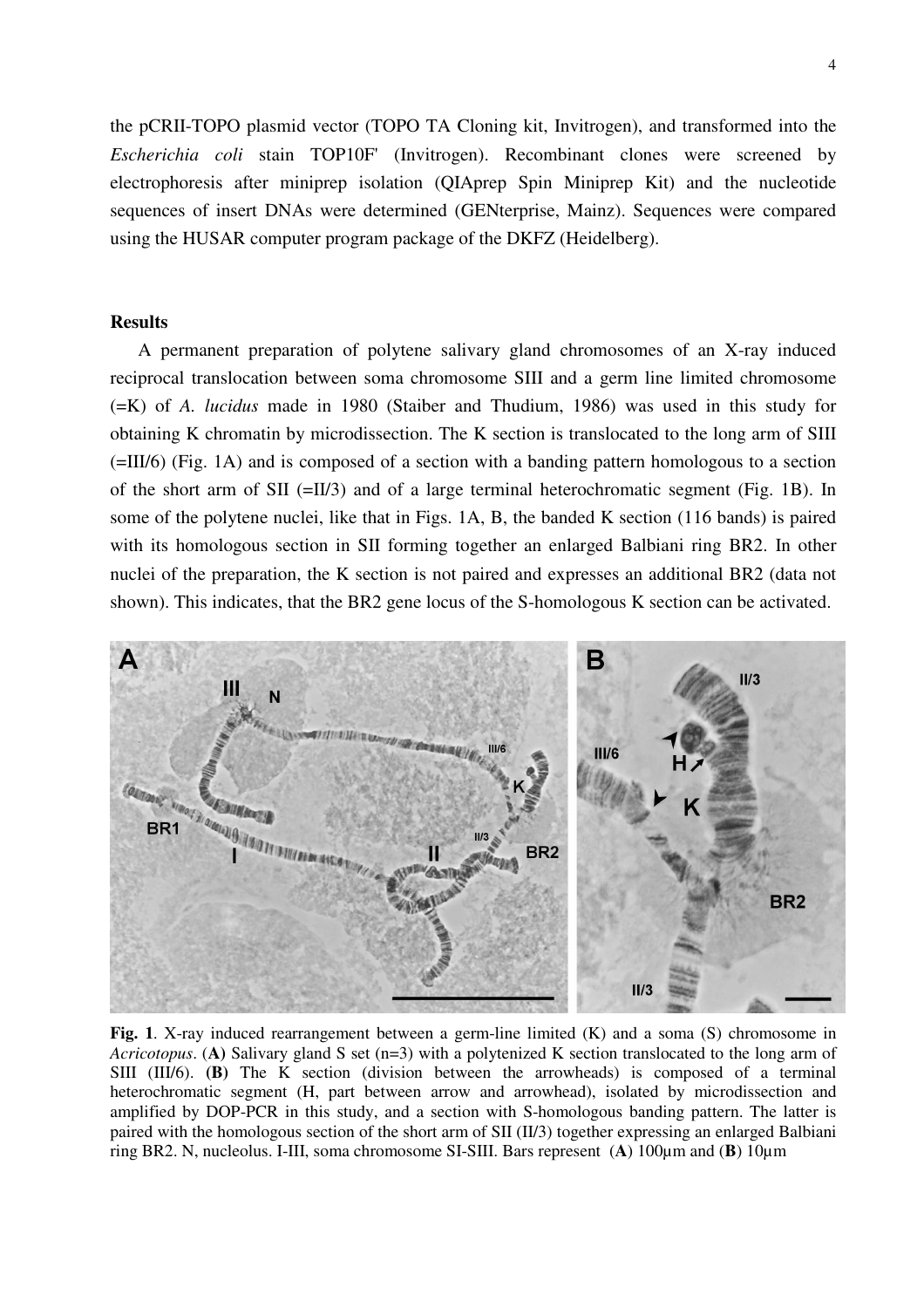After removing the coverglass and extracting the mounting medium from the preparation three terminal heterochromatic blocks from polytenized K sections were microdissected, collected and digested with proteinase K, and their DNA was amplified by DOP-PCR. An aliquot of the resulting DNA sequence pool was labeled with digoxigenin und hybridized onto spermatocyte metaphases I preparations (Fig. 2A). The metaphases showed very strong fluorescence signals on two of the three terminal heterochromatin bands in the long arm of germ line limited chromosomes K1 (Fig. 2A) and on both terminal heterochromatin bands of K2 (not shown; K2 is not present in the K complement of the animal of Fig. 2A; the K complements can vary in composition and number of Ks between different animals; Staiber, 1988) and clear signals on the



**Fig. 2**. Chromosomal localization of K heterochromatin derived probes by FISH. (**A)** Hybridization of a digoxigenated DOP-PCR probe from the microdissected heterochromatic segment of the polytenized K section in Fig. 1B onto a meiotic metaphase I of *Acricotopus*. Clear fluorescent signals are visible on terminal heterochromatin bands of two K1 bivalents and on the paracentromeric heterochromatin bands of most Ks, but not on the three S bivalents and the K9 bivalent. Chromosomes are counterstained with propidium iodide. (**B)** Digital inversion of the propidium iodide fluorescence in **A** resembling a Cbanding pattern. (**C)** Three-color painting of a spermatocyte metaphase I (MI) and the related aberrant spermatocyte (asp;  $2n = 6$  Ss) using probes of SI (blue), SII (red) and SIII (green) visualizing the Ss and the S-homologous sections in the K bivalents. The SII-painted Ks cannot be distinguished with certainty from each other in meiotic stages. (**D)** Rehybridization onto the metaphases in **C** using digoxigeninlabeled AlKeRe3-9/1 and -9/2 repeats (=clone 9 insert) of the AlKeRe3 family as probe. Clear signals appear on the terminal heterochromatin bands of K1 and K2 and weak signals on the paracentromeric heterochromatin of several Ks, but not on the Ss of the aberrant spermatocyte and not on the S and K9 bivalents of the metaphase I. Bar represents 10 µm. (**E)** FISH with a probe of the earlier isolated germ line-specific AlKeRe1 family onto a metaphase I results in strong signals only on the paracentromeric heterochromatin bands of all Ks, except K9. The terminal bands of the K2s (arrowheads) are not labeled. (**F)** Hybridization of a digoxigenated probe of a 76 bp section of the AlKeRe3-17 sequence showing low similarity to the AlKeRe1 and AlKeRe2 sequences onto a metaphase I. Strong fluorescent signals are present on the terminal heterochromatin of the K2s but weak signals also appear on the paracentromeric heterochromatin bands of some Ks.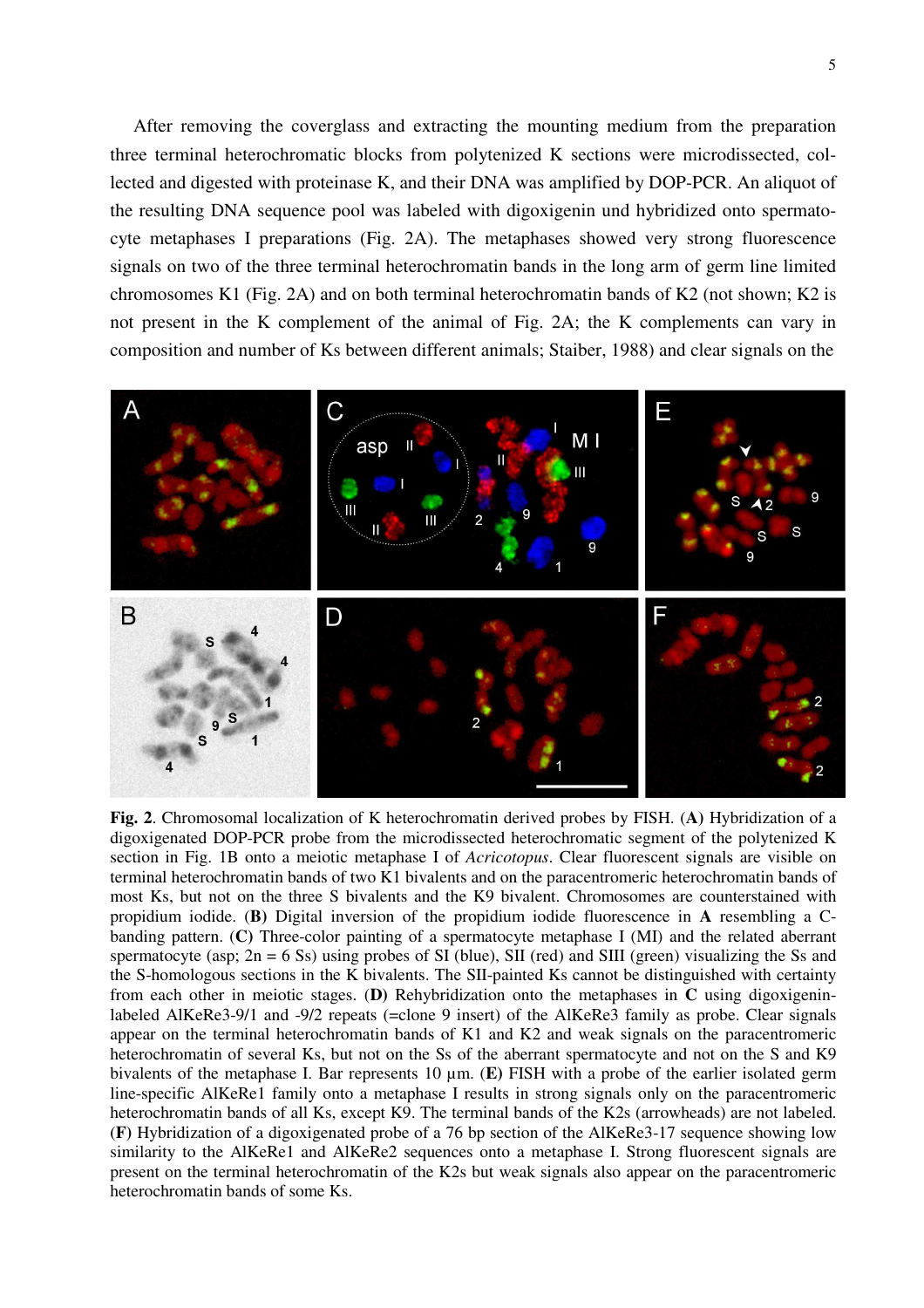paracentromeric heterochromatin bands of all Ks, except K9 (Fig. 2A). No signals were detected on the three S bivalents not even with electronic long time-accumulation of fluorescence emission on the laser scanning microscope. For orientation, the digital inversion of the propidium iodide fluorescence of Fig. 2A resembling a C-banding pattern is shown in Fig. 2B.

 Surprisingly, cloning and sequencing of amplificates of the DOP-PCR sequence pool revealed sequences of human origin. The degenerate primer used in the DOP-PCR was most probably contaminated with human DNA. Therefore, to select those K-heterochromatin*-*derived sequences of *A. lucid*us, that hybridized on the K1s in Fig. 2A, a total of ten K1-bivalents of the preparation of Fig. 2A showing strong fluorescence signals were microdissected and collected. A regular PCR using degenerate primers at an annealing temperature of 62°C was performed without any further treatment of the dissected chromosomes. FISH with the resulting PCR products labeled with digoxigenin produced the same hybridization pattern as in Fig. 2A. Following this, the PCR products of the ten microdissected K1 bivalents were ligated into a TOPO-vector via TA-cloning, transformed into *E. coli*, analysed by electrophoresis and sequenced. Four clones exhibited inserts containing about 1 1/7 (clones 2, 6 and 17) and about 2 1/7 repeat units (clone 9) of a new 164-bp tandem repetitive DNA family. Fig. 3A shows the insert sequence of clone 6. On both ends, the insert exhibits different primers of the degenerate primer sequence pool (underlined). The primers differ from each other in the sequence of the degenerate hexanucleotide cassette (see dotted line). The repeat unit starts with the last three nucleotides TGG of the primer followed after 164 nucleotides by a 25 nucleotide section of the next repeat, which ends with CCA in the complementary sequence of the reverse primer.

 The first germ line-specific highly repeated DNA family isolated in *A. lucidus* was named AlKe family (from *A. lucidus* and "**Ke**imbahn", Staiber et al., 1997). Two subfamilies has been differentiated, subfamily A, repeat units 183-184 bp, and subfamily B, repeat units 175-178 bp, being nonhomologous in a section of about 75 bp. For a clear differentiation of repetitive K sequences, subfamily A will now be designated as AlKeRe1 DNA family and subfamily B as AlKeRe2 family (from *A. lucidus* and "**Ke**imbahn", **R**epetitive **e**lement). The new germ linespecific DNA family isolated and characterized in this study will be classified as AlKeRe3 family. The sequences of the repeat units of clones 2, 6, 9 and 17, named AlKeRe3-2, -6, -9/1 and  $-9/2$ , and  $-17$ , are shown in Fig. 3B.

 For an exact localization of the new repetitive DNA family on the Ks, spermatocyte preparations were first hybridized with specific painting probes of the three Ss (Fig. 2C) and were then rehybridized with the digoxigenin-labeled clone 9 insert sequence (Fig. 2D). Figs. 2C and D show a spermatocyte metaphase I with K and S bivalents and the metaphase of the related aberrant spermatocyte (asp) containing only unpaired Ss. Both types of spermatocytes are the products of the last inequal gonial mitosis before meiosis, the so-called differential mitosis, resulting in the regular spermatocyte receiving two S sets and all the Ks, and the aberrant spermatocyte receiving one only two Ss sets (2n = 6) (Bauer and Beermann, 1952; White, 1973).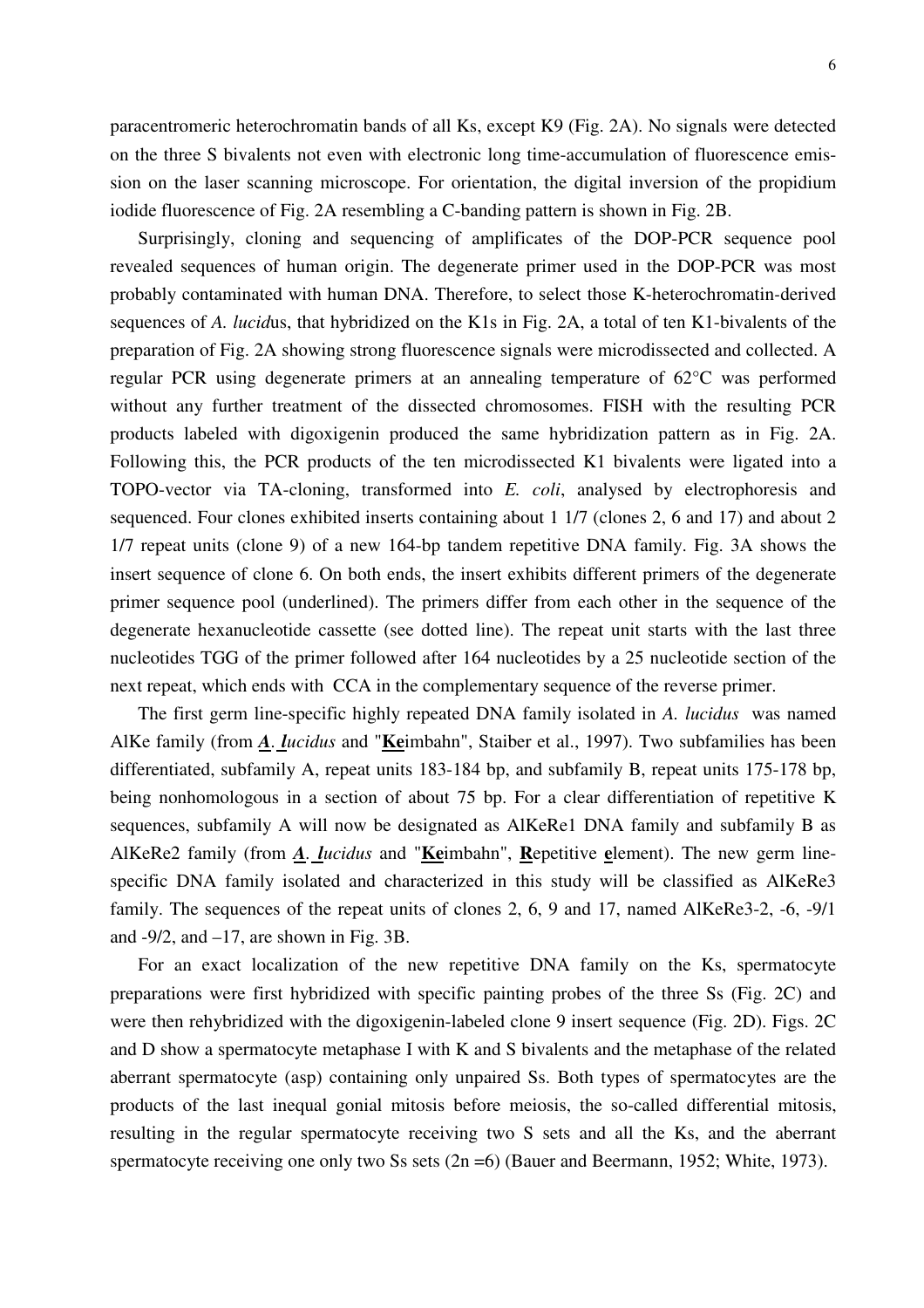#### Clone 6 insert

```
5'-CCGACTCGAGTGCGGGATG
```

| 10                     | 20                          | 30  | 40                                                                | 50  | 60  |  |
|------------------------|-----------------------------|-----|-------------------------------------------------------------------|-----|-----|--|
|                        |                             |     | TGGTATCAAA TTGTAGATAT TGCCAAGATG CGTCGATTGA TATATAACAA CATGGGTTTA |     |     |  |
| 70                     | 80                          | 90  | 100                                                               | 110 | 120 |  |
|                        |                             |     | AAGTAAGGTT TATAGGGAAA AAATCAAATA TATAGAAAAA TATATGTATA TTTTATATAT |     |     |  |
| 130                    | 140                         | 150 | 160                                                               |     |     |  |
|                        |                             |     | AAATAGCAAT AAATCCTGAA AAAACCGTCG TAGACCGCTC AAAA                  |     |     |  |
| 1 ∩                    | 20                          |     |                                                                   |     |     |  |
|                        | TGGTATCAAA TTGTAGGTAT TGCCA |     |                                                                   |     |     |  |
|                        |                             |     |                                                                   |     |     |  |
| CATCCCAGACTCGAGTCGG-3' |                             |     |                                                                   |     |     |  |

 $\mathbf B$ 

 $\mathbf{A}$ 

| consensus     |        | 10<br>sequence: 5'-TGGTATCAAA TTGTAGGTAT TGCCAAGACG CGTCGATTGA TATATAACAA CATGGGTTTA | 20 | 30<br>40 | 50 | 60         |
|---------------|--------|--------------------------------------------------------------------------------------|----|----------|----|------------|
| AlKeRe3-2     |        |                                                                                      |    |          |    |            |
|               | $-6$   |                                                                                      |    |          |    |            |
|               |        |                                                                                      |    |          |    |            |
|               |        |                                                                                      |    |          |    |            |
|               |        |                                                                                      |    |          |    |            |
|               |        |                                                                                      |    |          |    |            |
|               |        |                                                                                      |    |          |    |            |
|               |        |                                                                                      |    |          |    |            |
|               |        |                                                                                      |    |          |    |            |
|               |        |                                                                                      |    |          |    |            |
|               |        |                                                                                      |    |          |    |            |
|               |        |                                                                                      |    |          |    |            |
| consensus     |        | 70<br>AAGTAAGGTT TATAGGGTAA AAATCAAATA TATAGAAAAA TATATGTATA TTTTATATAT              | 80 | 90 100   |    | 110<br>120 |
| sequence:     |        |                                                                                      |    |          |    |            |
| AlKeRe3-2     |        |                                                                                      |    |          |    |            |
|               | $-6$   |                                                                                      |    |          |    |            |
|               |        |                                                                                      |    |          |    |            |
|               |        |                                                                                      |    |          |    |            |
|               | $-17$  |                                                                                      |    |          |    |            |
| $AIKERe3-1.1$ |        |                                                                                      |    |          |    |            |
|               | $-1.2$ |                                                                                      |    |          |    |            |
|               |        |                                                                                      |    |          |    |            |
|               |        |                                                                                      |    |          |    |            |
|               |        |                                                                                      |    |          |    |            |
|               |        |                                                                                      |    |          |    |            |
|               |        |                                                                                      |    |          |    |            |

| consensus<br>sequence: | 130 | 140 | 150<br>AAATAGCAAT AAATCCTGAA AAAACCGTCG TAGACCGCTC AAAA-3' | 160 | bp  |
|------------------------|-----|-----|------------------------------------------------------------|-----|-----|
| AlKeRe3-2              |     |     |                                                            |     | 164 |
| $-6$                   |     |     | Adamarkada adamarkada bayananyin kanggangan bayu           |     | 164 |
| $-9/1$                 |     |     |                                                            |     | 162 |
| $-9/2$                 |     |     |                                                            |     | 164 |
| $-17$                  |     |     |                                                            |     | 164 |
|                        |     |     |                                                            |     | 164 |
| $-1.2$                 |     |     |                                                            |     | 163 |
| $-1.7$                 |     |     |                                                            |     | 164 |
| $-1.11$                |     |     |                                                            |     | 164 |
| $-1.12$                |     |     |                                                            |     | 164 |
| $-1.17$                |     |     |                                                            |     | 164 |

**Fig. 3**. (**A)** DOP-PCR insert sequence of clone 6 derived from the K heterochromatin block of Fig. 1B containing one repeat (164 nucleotides) of the new germ line-specific AlKeRe3 family (=AlKeRe3-6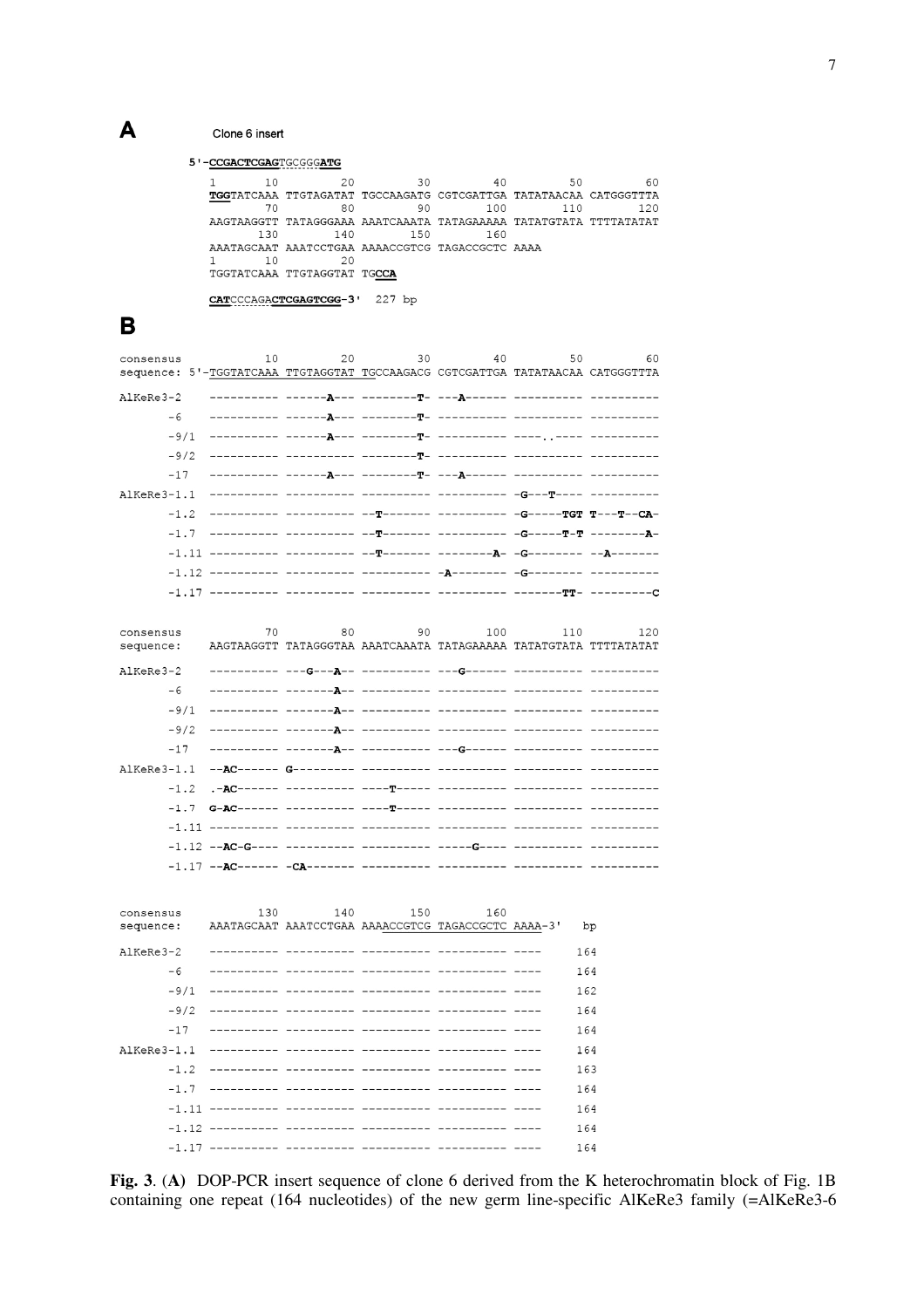sequence) and 25 nucleotides of the next repeat unit. The DOP-primer are underlined, the different hexanucleotide cassettes are dotted (see text). (**B)** The consensus nucleotide sequence (top) and five AlKeRe3-repeat units derived from DOP-PCR clones of the K heterochromatin block (=AlKeRe3-2 to AlKeRe3-17) and six repeat units (=AlKeRe3-1.1 to AlKeRe3-1.17) amplified directly from genomic germ line-soma DNA of *A. lucidus* using a proofreading DNA-polymerase and a specific primer combination (underlined in the consensus sequence). AlKeRe3-9/1 and -9/2 are repeat units of a dimer. Dashes (-) represent nucleotides identical to those of the consensus sequence, base substitutions are indicated by the respective bases and (**.**) represent alignment gaps. The sequence data of AlKeRe3-9/2 are available from the EMBL/GenBank/DDBJ databases under accession number AJ515919.

The three color FISH in Fig. 2C using painting probes of SI (blue), SII (red) and SIII (green), clearly identify the Ss and the S-homologous sections in the Ks indicating by that the derivation of each of the Ks from the corresponding S. While the Ss form bivalents in metaphases I, the Ss are unpaired in metaphases of aberrant spermatocytes. The rehybridization with the clone 9 insert, as a probe (Fig. 2D), resulted in very strong signals on the terminal heterochromatin bands in the long arms of the K1s and the K2s, weak signals on the paracentromeric heterochromatin bands of all Ks, except K9, and no signals on the S bivalents of the metaphase I and on the Ss of the aberrant spermatocyte. The K2 bivalent can be easily recognized in the paint of Fig. 3C, because the long arms of the K2s are painted by the SI probe (blue) and the short arms by the SII probe (red). The short arms are connected by a chiasma.

 The Taq DNA polymerase used for the amplification of the microdissected K heterochromatin by DOP-PCR has no proofreading activity. To reduce the rate of possible replication errors and misincorporated bases per PCR product, some repeat units of the AlKeRe3 family were directly amplified by PCR from *Acricotopus* genomic germ line DNA using a proofreading DNA polymerase and a primer pair determined from the sequence of the second repeat unit in clone 9 (AlKeRe-9/2, EMBL/GenBank accession No. AJ515919), and were then cloned and sequenced. Six different AlKeRe3 repeat units designated as AlKeRe3-1.1, -1.2, -1.7, -1.11, - 1.12 and -1.17 shown in Fig. 3B were isolated. The consensus sequence of all AlKeRe3 repeat units is given on the top. The primers for the isolation of the AlKeRe3-1.1 to AlKeRe3-1.17 sequences are underlined. The sequences AlKeRe3-2 to AlKeRe3-17 derived from the K heterochromatin of the K-S-rearrangement from 1980 exhibit only two bases, in position 29 (T) and 78 (A), which are not found in one of the sequences isolated directly from *A. lucidus* germ line DNA.

 In Fig. 4, the AlKeRe3-17 sequence (164 bp) is compared with the reverse and complementary sequences of AlKeRe1-1 (185 bp) and AlKeRe2-6 (175 bp) from Staiber et al. (1997; designated as AlKe1 and AlKe6). To get optimal alignment with the AlKeRe3-17 sequence (Clustal W program; Thompson et al., 1994), the section with the bases 1 to 40 of the latter sequences were moved to their ends (see numbers below the sequences). The comparison of the AlKeRe3-17 sequence with the rearranged sequences of AlKeRe1-1 and AlKeRe2-6 using the HUSAR program 'bestfit' resulted in 68.9% and 70.5% identity.

 The AlKeRe1 and AlKeRe2 families hybridize only in the paracentromeric heterochromatin bands of the Ks (Staiber et al., 1997) as demonstrated by the strong signals in the FISH of Fig. 2E using labeled AlKeRe1 sequences as a probe. The terminal heterochromatin bands of the K2s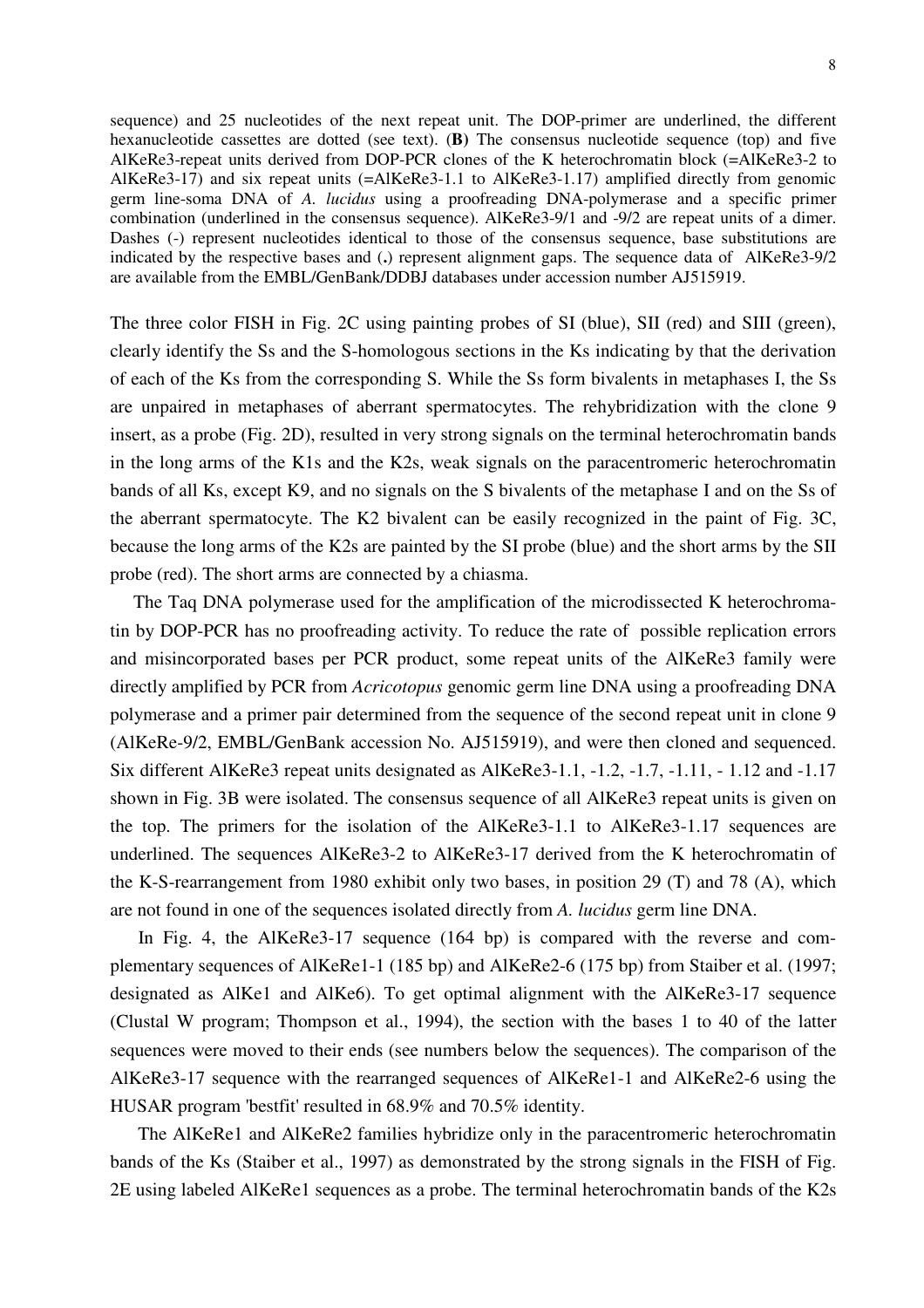are not labeled (see arrowheads). Because of the partial homology between the AlKeRe3 sequence and the AlKeRe1 and AlKeRe2 sequences it might be possible, that the fluorescence signals on the paracentromeric heterochromatin bands of the Ks in the FISH in Fig. 2D, in which whole AlKeRe3 repeats were labeled and used as probe, result from hybridization of this partial homologous sections onto AlKeRe1 and AlKeRe2 elements. This raises the question, whether the AlKeRe3 DNA family is present only in the terminal heterochromatin bands of K1 and K2, and not in the paracentromeric heterochromatin. To investigate this, a digoxigenated probe was made by PCR from a 76 bp section of AlKeRe3-17 (position 49 to 124), showing lower similarity to the AlKeRe1-1 (43.4%) and AlKeRe2-6 (48.7%) sequences than the total AlKeRe3-17 sequence.

|                  | $\rightarrow$    |                                                             |          |                     |
|------------------|------------------|-------------------------------------------------------------|----------|---------------------|
| AlKeRe3-17       |                  | TGGTATCAAA TTGTAGATAT TGCCAAGATG CGTAGATTGA TATATAAC        |          |                     |
| $AIKERe1-1$      |                  |                                                             |          |                     |
| $AIKeRe2-6$      |                  | ------G--- ----T-C-GG -A------C- -A-C------ -----G-TT.      |          |                     |
|                  | 41 $\rightarrow$ |                                                             |          |                     |
|                  |                  |                                                             |          |                     |
| AlKeRe3-17       |                  | A ACATGGGTTT A.AAGTAAGG TTTATAGGGA AAAAATCA.A               |          |                     |
| $AIKee$ Re $1-1$ |                  | AGTATATCA- -CACCAA-C- G.-TA--TCT -CATAG---T C-C----G-GA     |          |                     |
| $AIKeRe2-6$      |                  | $\ldots$ . TGATG- -TT-TA--T- GT-CT--TTT G--G--AA-T TC----T- |          |                     |
|                  |                  |                                                             |          |                     |
|                  |                  |                                                             |          |                     |
| AlKeRe3-17       |                  | ATATATGGAA AAA TATATGTATA TTTTATATAT AAATAGCAAT             |          |                     |
| AlKeRe1-1        |                  | -TT-T-CC-- ---GTGCCAT -T-G-----T ---C-C--TA TGT-GA----      |          |                     |
| $AIKERe2-6$      |                  | $.T-G-AAA--TC-ACTTTTT$ $-T-G--- ---C-C--TA$ $TGT-GG---T$    |          |                     |
|                  |                  |                                                             |          | 18311 $\rightarrow$ |
|                  |                  |                                                             |          | 175 $1 \rightarrow$ |
| AlKeRe3-17       |                  | AAATCCTGAA AAAACCGTCG TAGACCGCTC AAAA                       | $164$ bp |                     |
| $AIKERe1-1$      |                  | ----T--ATC -C--A----C ----G----- ----                       | $183$ bp |                     |
| $AIKeRe2-6$      |                  | $---T--ATC$ $-C--A---C$ $---G---$                           | $175$ bp |                     |
|                  |                  |                                                             | 40       |                     |

**Fig. 4**. The nucleotide sequences of AlKeRe3-17 and the reverse and complementary sequences of AlKeRe1-1 and AlKeRe2-6, were aligned by Clustal W (Thompson et al., 1994). To obtain optimal alignment the sections of the first forty nucleotides of the latter sequences were shifted to their ends (see numbers below the sequences). Primers for the amplification of a 76 bp fragment of AlKeRe3-17 are underlined (see text).

The primers used are marked with a dotted line in Fig. 4. Weak hybridization signals on the paracentromeric heterochromatin bands of the Ks in the FISH of Fig. 2F using this probe, demonstrate that AlKeRe3 sequences are present to a limited extent in these bands. The vast majority of the AlKeRe3 repeated elements is mainly concentrated in the terminal heterochromatin bands of K1 and K2.

## **Discussion**

 Chromosome microdissection is an established technique for generation of painting probes of regular chromosomes or rearranged complex marker chromosomes from human or animal metaphase spreads and of probes of nuclei from tumor tissue sections for comparative genomic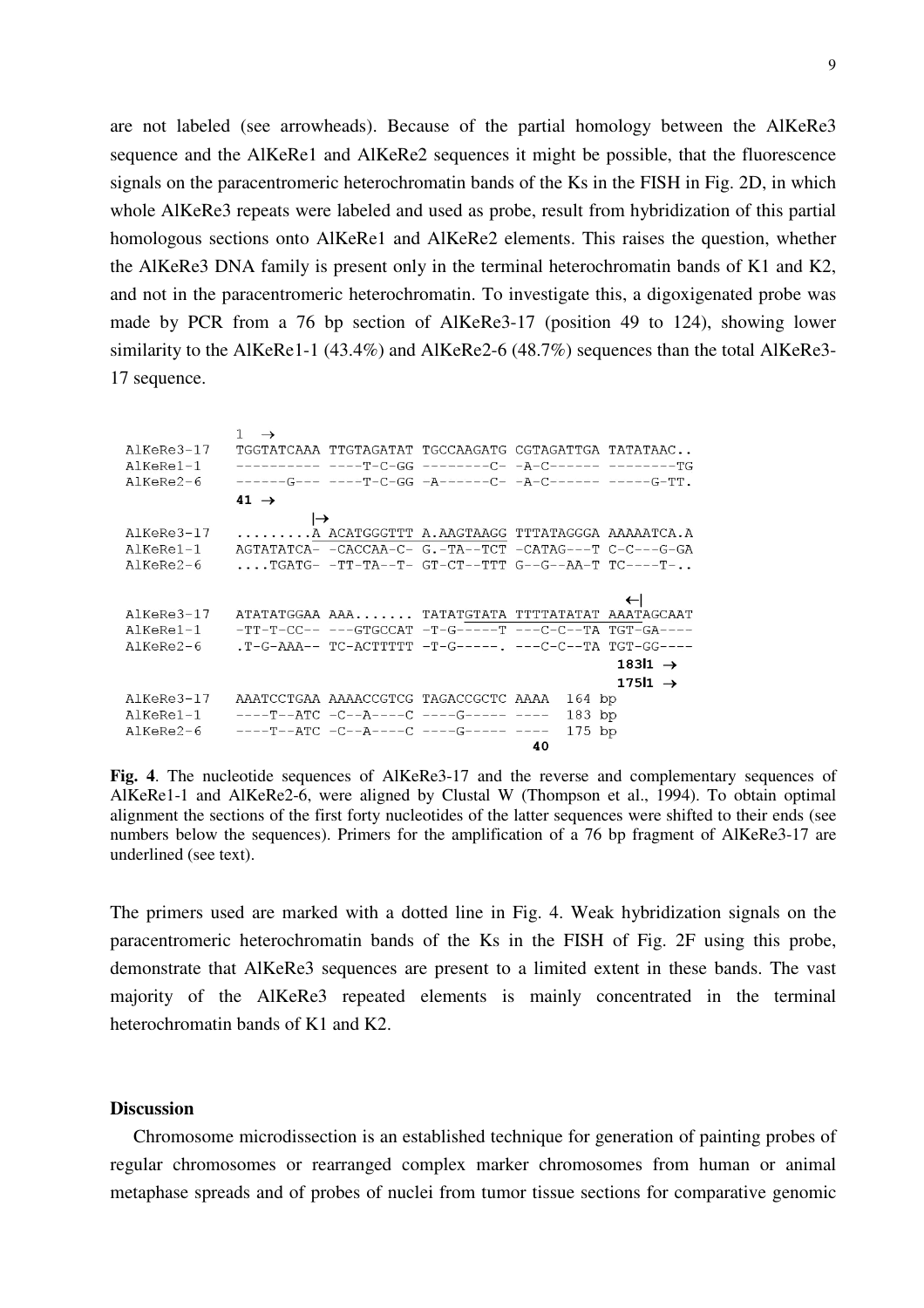hybridization (CGH) (Carter, 1994; Sharma and Sharma, 2001; Teixeira, 2002). In *A. lucidus*, a probe of a specific K type was made by microdissection of ten K4s of freshly prepared spermatogonial metaphases for reverse painting onto polytene salivary gland Ss to identify the Shomologous sections of K4 (Staiber and Schiffkowski, 2000). Microdissection of defined small sections of metaphasic Ks results in only very little amounts of DNA. Polytenized parts of Ks of *A. lucidus* are available in a collection of permanent Euparal-embedded salivary gland chromosome preparations of X-ray induced K-S-rearrangements (Staiber, 1991). In recent studies microdissection from archival formalin fixed and paraffin-embedded sections and DOP-PCR were successfully combined to analyse chromosomal imbalances in carcinoma biopsies or aneuploidy in archival pregnancy-loss tissues by CGH (Verhagen et al., 2000; Bell et al., 2001; Marchio et al., 2001 Verhagen et al., 2000). In the present study, it was demonstrated that it is possible to isolate and amplify K-derived DNA from permanent preparations of polytene K-Srearrangements with subsequent cloning, sequencing and chromosomal localization of the cloned sequences.

The five repeat units AlKeRe3-2 to  $-17$  (Fig. 3B) received from the heterochromatic segment of the polytenized K section via DOP-PCR amplification are more homogeneous in their nucleotide sequences, than the sequences AlKeRe3-1.1 to -1.17 (Fig. 3B). The somewhat higher variability of the latter sequences may result from the fact, that they were isolated from genomic germ line DNA, and so the different repeat units may be derived from the paracentromeric K heterochromatin as well as from the terminal heterochromatin bands of K1 and K2. In contrast, the first sequences are derived from tandem repetitive arrangments in a defined heterochromatin block, in which homogenization processes like gene conversion and unequal crossing over proposed for tandem repeated sequences may have an effect (Elder and Turner, 1995; Li, 1997).

 The similarities between the three germ line-specific tandem repetitive DNA families isolated in *A. lucidus* indicate, that the sequences are related and most probably descend from a common ancestor sequence. One can develop the idea, that the evolution of the K-specific repetitive sequences took place in subsequent steps: First, the accumulation of an ancestor germ linespecific repetitive element forming the paracentromeric K heterochromatin bands characteristic for all Ks, except K9, then the differentiation into diverse families within the paracentromeric bands, i.e. into AlKeRe1, AlKeRe2 and AlKeRe3, and finally the translocation of repetitive elements of the AlKeRe3 family into terminal regions of some chromosomes with subsequent rapid lateral amplification of repeat units, visible then as terminal heterochromatin bands, such as in K1 and K2 (Walker, 1971). As reported earlier, the exceptional germ line-limited chromosome K9 is most probably an evolutionarily younger K, which shows a specific S-like pairing behavior with its homologs in gonial mitoses and a delayed monopolar movement against the other Ks in differential mitosis (Staiber, 1987). As demonstrated by FISH, K9 contains in its centromere, as the only K, elements of the tandem repetitive AlSo DNA family, that is characteristic for the centromeres of the Ss (Staiber et al., 1997).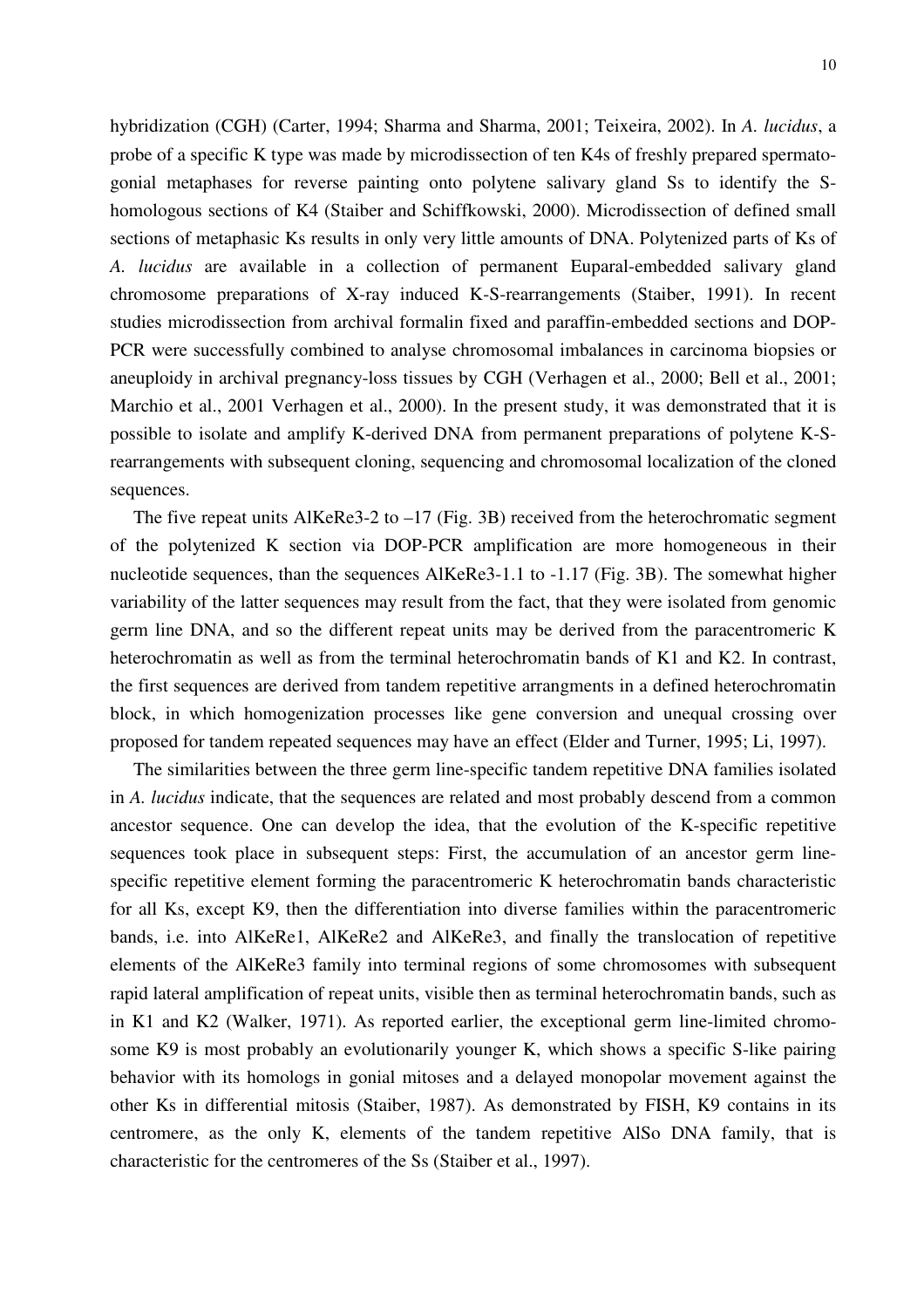A similar evolution of germ line-restricted tandem repetitive DNA sequences into diverse related families with different chromosomal distribution on the germ line-limited chromosomes was established in the hagfish *Eptatretus cirrhatus* (Goto et al., 1998). The authors summarize their findings in stating that "the eliminated chromosomes in hagfish are mosaics of highly repeated, germ-line restricted families of DNA sequences".

 The activation of the Balbiani ring BR2-locus in the polytenized K section (seen in the enlarged BR2 in Fig. 1A, B) indicates that there might be mechanisms in *A. lucidus*, which conserve S-homologous sequences in the Ks. The pairing behavior of Ks and Ss in male meiosis of *A. lucidus,* studied in a painting analysis, suggests that such a conservation might result from the occurrence of rare recombination events between homologous sections of Ss and Ks in meiotic prophase (Staiber and Wahl, 2002).

 To my knowledge, the isolation of the repetitive AlKeRe3 family in this study is the first successful amplification of microdissected DNA from a carmine-stained and Euparal-mounted permanent cytogenetic preparation. This allows one to microdissect the homologous bands or small sections from polytenized K parts and from polytene salivary gland Ss, and then to amplify with specific primer combinations the homologous gene sequences of Ks and Ss, i.e. 5S-rRNA genes (localized in the band 4E5 of SII; Staiber unpublished) or histone genes (located in the bands 1B27/29 of SI; chromosome maps in Staiber and Behnke, 1985), with the aim of analyzing the molecular evolution of the S-homologous sequences in the Ks.

#### **Acknowledgements**

 The author is very grateful to Prof. Anette Preiss and Dr. Irmgard Wech for their support and helpful discussions, and to Albrecht Rief for his help in cloning and FISH. Supported by the Deutsche Forschungsgemeinschaft (Sta 462/3-2).

#### **References**

- Bauer H: Rearrangements between germ-line limited and somatic chrososomes in *Smittia parthenogenetica* (Chironomidae, Diptera). Chromosoma 32:1-10 (1970).
- Bauer H, Beermann W: Der Chromosomencyclus der Orthocladiinen (Nematocera, Diptera). Z Naturforsch 7b:557-563 (1952).
- Bell KA, Van Deerlin PG, Feinberg RF, du Manoir S, Haddad BR: Diagnosis of aneupoidy in archival, paraffin-embedded pregnancy-loss tissues by comparative genomic hybridization. Fert Steril:75:374-379 (2001).
- Carter, NP: Cytogenetic analysis by chromosome painting. Cytometry 18:2-10 (1994).
- Elder JF, Turner BJ: Concerted evolution of repetitive DNA sequences in eukaryotes. Q Rev Biol 70:297-320 (1995).
- Goday C, Esteban MR: Chromosome elimination in sciarid flies. BioEssays 23:242-250 (2001).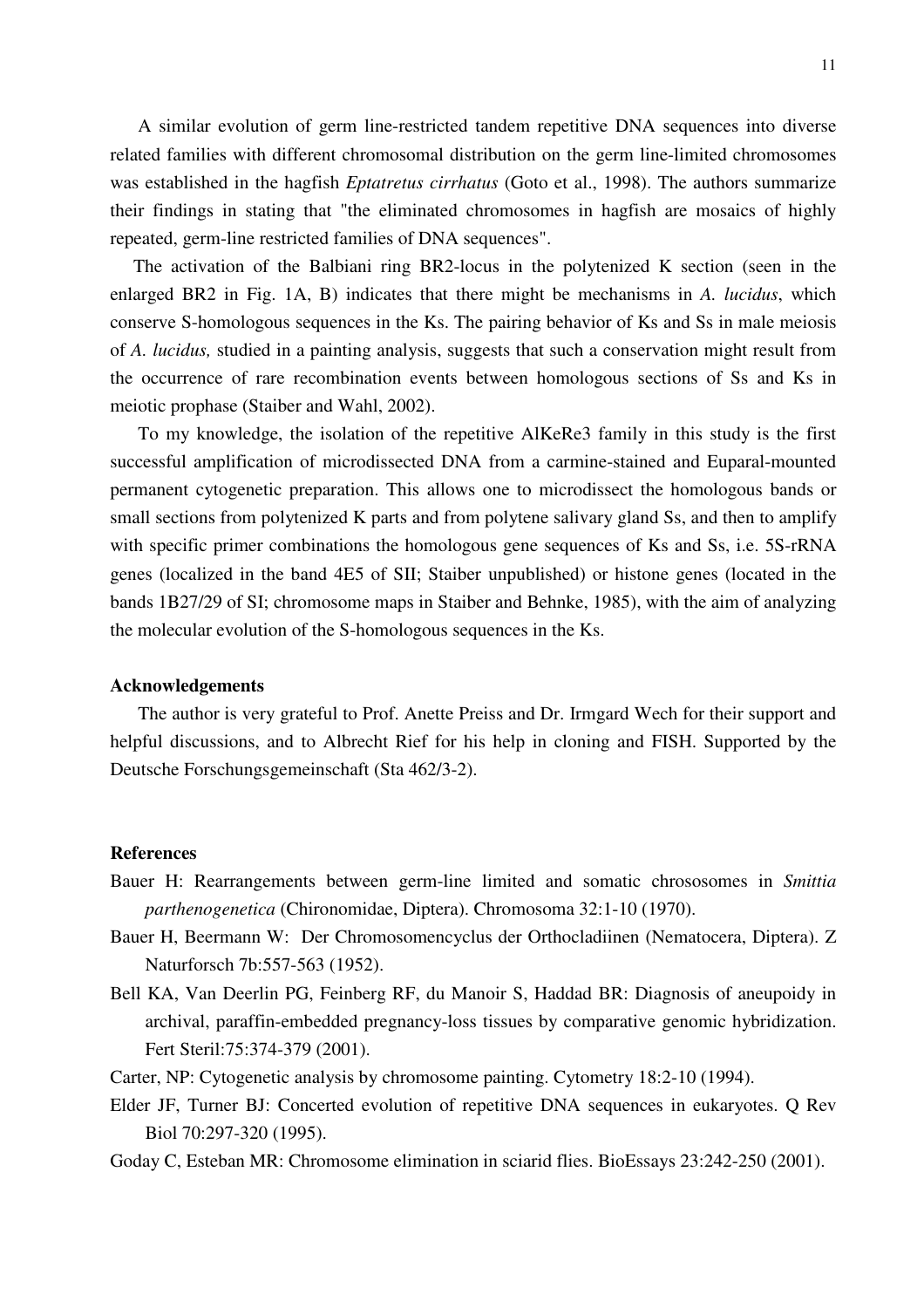- Goto Y, Kubota S, Kohno S: Highly repetitive DNA sequences that are restricted to the germ line in the hagfish *Eptatretus cirrhatus*: a mosaic of eliminated elements. Chromosoma 107:17-32 (1998).
- Kohno S, Nakai Y, Satoh S, Yoshida M, Kobayashi H: Chromosome elimination in Japanese hagfish, *Eptatretus burgeri* (Agnatha, Cyclostomata). Cytogenet Cell Genet 41:209-214 (1986).
- Kubota S, Kuro-o M, Mizuno S, Kohno S: Germ line-restricted, highly repeated DNA sequences and their chromosomal localization in a Japanese hagfish (*Eptatretus okinoseanus*). Chromosoma 102:163-173 (1993).
- Li W-H: Concerted evolution of multigene families, in: Molecular Evolution, pp 309-334 (Sinauer Associates, Sunderland, MA 1997).
- Marchio A, Terris B, Meddeb M, Pineau P, Duverger A, Tiollais P, Bernheim A, Dejean A: Chromosomal abnormalities in liver cell dysplasia detected by comparative genomic hybridisation. Mol Pathol 54:270-274 (2001).
- Müller S, Neusser M, Wienberg J: Towards unlimited colors for fluorescence in-situ hybridization (FISH). Chromosome Res 10:223-232 (2002).
- Redi AA, Garagna S, Zacharias H, Zuccotti M, Capanna E: The other chromatin. Chromosoma 110:136-147 (2001).
- Sharma AK, Sharma A: Chromosome painting principles, strategies and scope. Methods Cell Sci 23:1-5 (2001).
- Staiber W: Unusual germ line limited chromosomes in *Acricotopus lucidus* (Diptera, Chironomidae). Genome 29:702-705 (1987).
- Staiber W: G-banding of germ line limited chromosomes in *Acricotopus lucidus* (Diptera, Chironomidae). Chromosoma 97:231-234 (1988).
- Staiber W: Structural homologies between germ line limited and soma chromosomes in *Acricotopus lucidus* (Diptera, Chironomidae). J Hered 82:247-249 (1991).
- Staiber W, Behnke E: Developmental puffing activity in the salivary and Malpighian tubule chromosomes of *Acricotopus lucidus* (Diptera, Chironomidae). Chromosoma 93:1-16 (1985).
- Staiber W, Thudium D: X-ray induced rearrangements between germ-line limited and soma chromosomes of *Acricotopus lucidus* (Diptera, Chironomidae). Genetica 69:149-156 (1986).
- Staiber W, Schiffkowski C: Structural evolution of the germ line-limited chromosomes in *Acricotopus*. Chromosoma 109:343-349 (2000).
- Staiber W, Wahl S: Painting analysis of meiotic metaphase I configurations of the germ linelimited chromosomes in *Acricotopus*. Chromosome Res 10:101-108 (2002).
- Staiber W, Wech I., Preiss: A Isolation and localization of a germ line-specific highly repetitive DNA family in *Acricotopus lucidus* (Diptera, Chironomidae). Chromosoma 106:267-275 (1997).